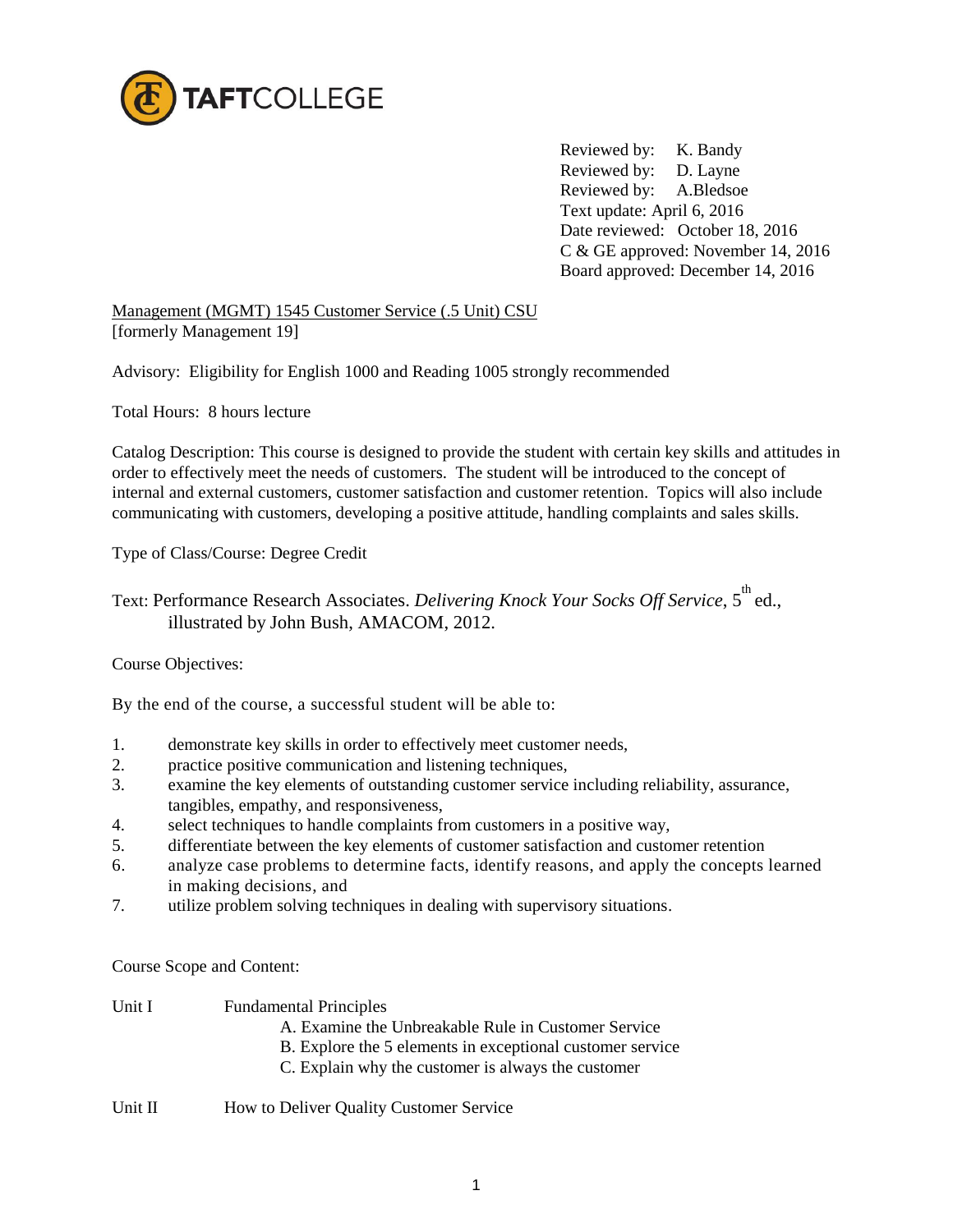

|          | A. Create trust                                         |
|----------|---------------------------------------------------------|
|          | B. Identify skills in a good listener                   |
|          | C. Ask intelligent questions                            |
|          | D. Exhibit excellent telephone etiquette                |
|          | E. Techniques to reach across generations               |
| Unit III | <b>Communication Techniques</b>                         |
|          | A. Communicate across functions in the business         |
|          | B. Provide good service as good selling                 |
|          | C. Effective use of e-mail                              |
|          | D. Explore the value of "thank you"                     |
| Unit IV  | Problem Solving                                         |
|          | A. Examine the axioms of service recovery               |
|          | B. How to perform effective service recovery            |
|          | C. Effectively work with the most challenging customers |
| Unit V   | Self-preservation in Customer Service                   |
|          | A. Master the art of calm                               |
|          | B. Remain the consummate professional                   |
|          | C. Use the "Competence Principle" for self-improvement  |

Learning Activities Required Outside of Class:

The students in this class will spend a minimum of 1 hour per week outside regular class time doing the following:

- 1. Analyze case problems
- 2. Obtain articles from outside publications
- 3. Critical thinking activities
	- a. Analyze case problems to determine facts, identify reasons, and apply the concepts learned in making decisions
	- b. Utilize problem solving techniques in dealing with supervisory situations

## Methods of Instruction:

- 1. Lecture
- 2. Individual and group problem solving
- 3. Case analysis
- 4. Class discussion and participation<br>5. Role playing and classroom simular
- 5. Role playing and classroom simulations

Methods of Evaluation:

- 1. Writing assignments, including:
	- a. written homework from chapters
	- b. group reports
	- c. topic paper written under American Psychological Association (APA) style guide
	- d. chapter critical analysis reflections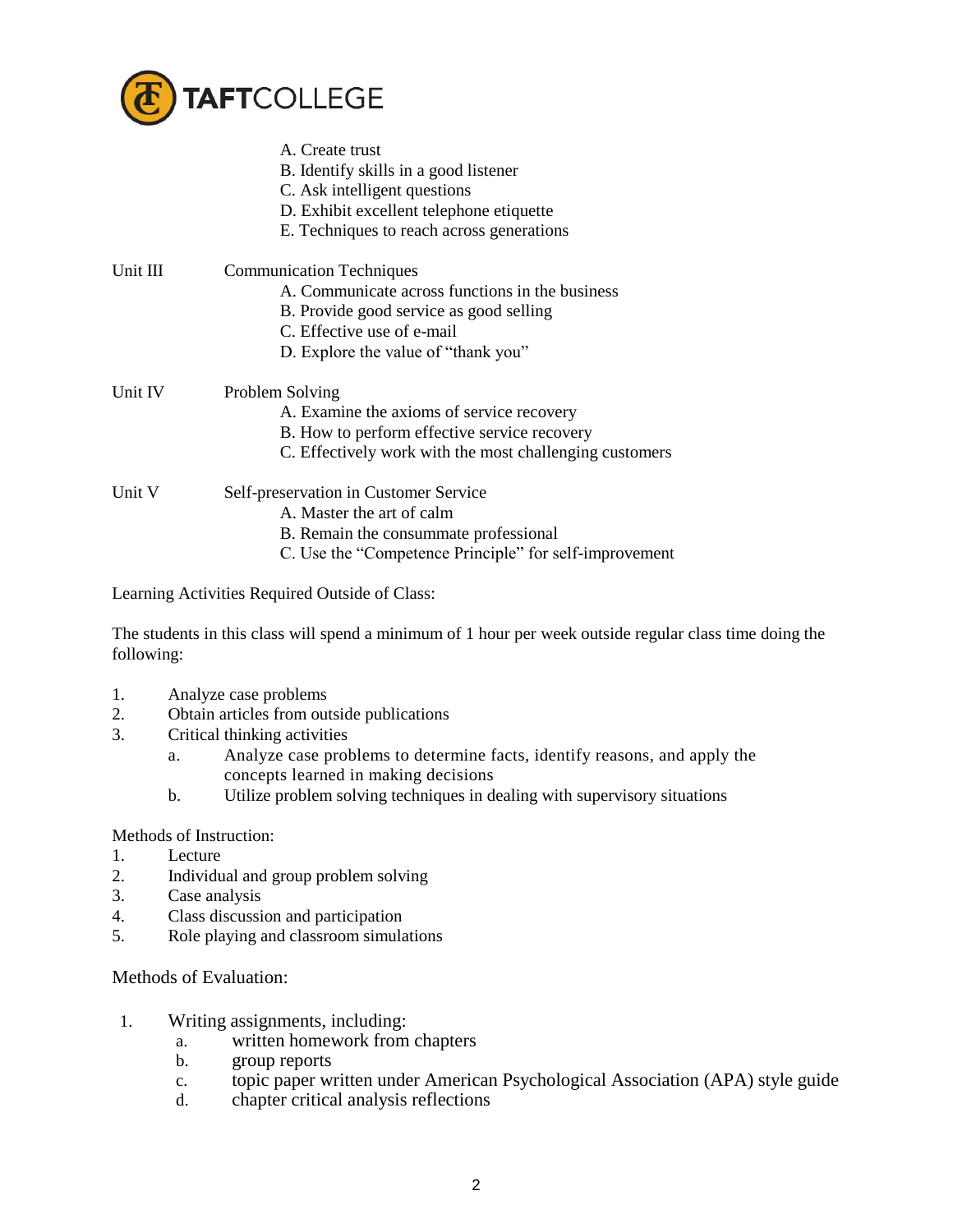

- e. case studies
- f. scenarios
- g. simulations
- 2. Problem-solving demonstrations, including:
	- a. exams
	- b. homework problems
	- c. case study recommendations and solutions
- 3. Other summative examinations using combinations of:
	- a. multiple choice questions
	- b. matching items
	- c. true/false questions
	- d. short answer questions
	- e. fill in the blank responses
- 4. Participation including:
	- a. role-playing and group activities
	- b. oral presentations and demonstrations
	- c. discussion responses
	- d. scenario reflections
- 5. Projects including:
	- a. multimedia presentations
	- b. business scenario responses
	- c. action plans
	- d. formal written reports
	- e. portfolios
	- f. community service projects
	- g. building new case studies

Supplemental Data:

| TOP Code:                  | 050630: Management Development and Sup |
|----------------------------|----------------------------------------|
| <b>SAM Priority Code:</b>  | C: Clearly Occupational                |
| <b>Distance Education:</b> | Online; Offline                        |
| Funding Agency:            | Y: Not Applicable(funds not used)      |
| Program Status:            | 1: Program Applicable                  |